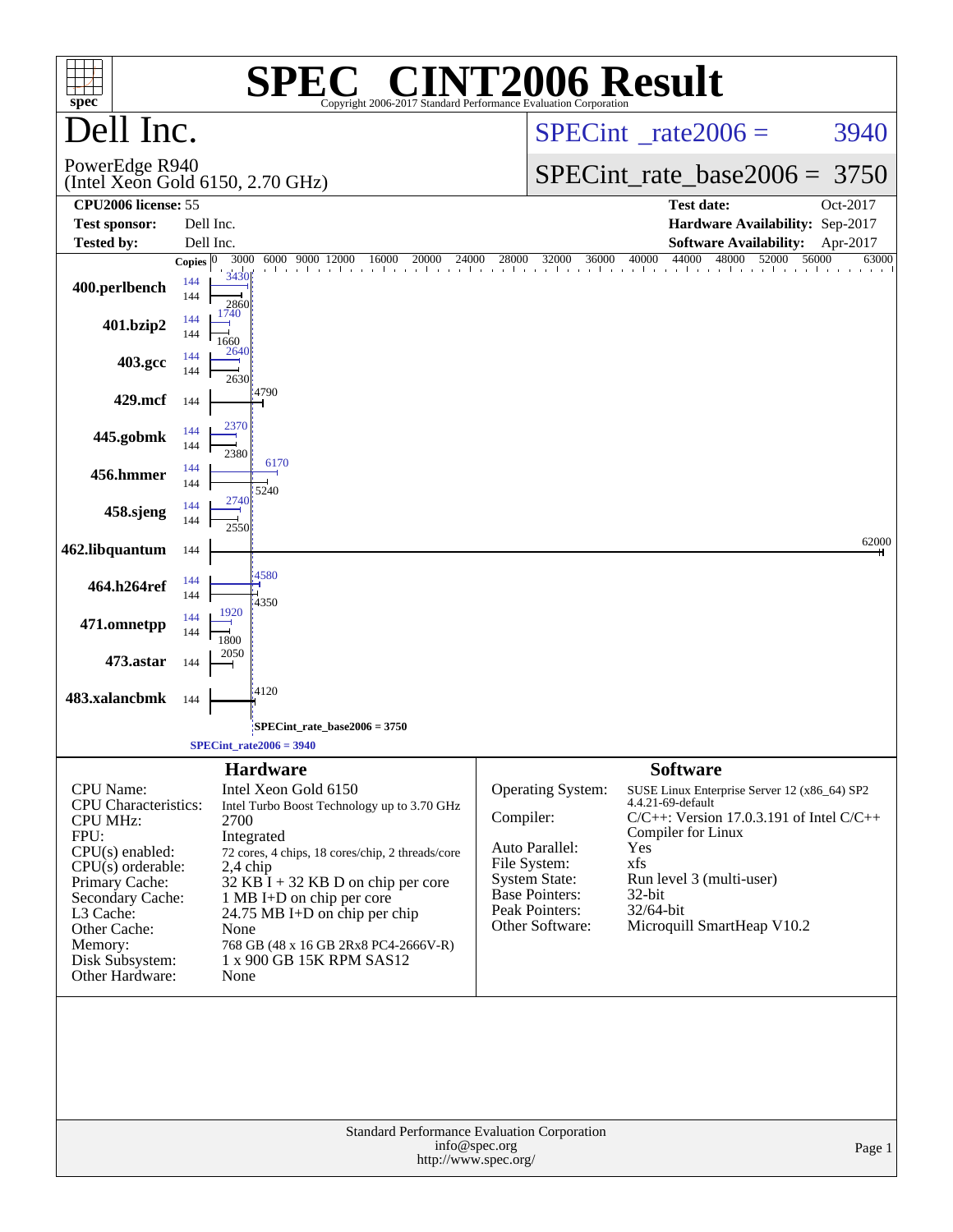

# Dell Inc.

#### SPECint rate $2006 = 3940$

PowerEdge R940

(Intel Xeon Gold 6150, 2.70 GHz)

[SPECint\\_rate\\_base2006 =](http://www.spec.org/auto/cpu2006/Docs/result-fields.html#SPECintratebase2006) 3750

**[CPU2006 license:](http://www.spec.org/auto/cpu2006/Docs/result-fields.html#CPU2006license)** 55 **[Test date:](http://www.spec.org/auto/cpu2006/Docs/result-fields.html#Testdate)** Oct-2017 **[Test sponsor:](http://www.spec.org/auto/cpu2006/Docs/result-fields.html#Testsponsor)** Dell Inc. **[Hardware Availability:](http://www.spec.org/auto/cpu2006/Docs/result-fields.html#HardwareAvailability)** Sep-2017 **[Tested by:](http://www.spec.org/auto/cpu2006/Docs/result-fields.html#Testedby)** Dell Inc. **[Software Availability:](http://www.spec.org/auto/cpu2006/Docs/result-fields.html#SoftwareAvailability)** Apr-2017

#### **[Results Table](http://www.spec.org/auto/cpu2006/Docs/result-fields.html#ResultsTable)**

|                                                                                                          | <b>Base</b>   |                |              |                |       |                | <b>Peak</b> |               |                |              |                |              |                |              |
|----------------------------------------------------------------------------------------------------------|---------------|----------------|--------------|----------------|-------|----------------|-------------|---------------|----------------|--------------|----------------|--------------|----------------|--------------|
| <b>Benchmark</b>                                                                                         | <b>Copies</b> | <b>Seconds</b> | <b>Ratio</b> | <b>Seconds</b> | Ratio | <b>Seconds</b> | Ratio       | <b>Copies</b> | <b>Seconds</b> | <b>Ratio</b> | <b>Seconds</b> | <b>Ratio</b> | <b>Seconds</b> | <b>Ratio</b> |
| 400.perlbench                                                                                            | 144           | 490            | 2870         | 497            | 2830  | 491            | 2860        | 144           | 411            | 3420         | 410            | 3430         | 410            | 3430         |
| 401.bzip2                                                                                                | 144           | 841            | 1650         | 839            | 1660  | 838            | 1660        | 144           | 802            | 1730         | 798            | 1740         | 797            | 1740         |
| $403.\mathrm{gcc}$                                                                                       | 144           | 441            | 2630         | 440            | 2640  | 440            | 2630        | 144           | 438            | 2640         | 436            | 2660         | 439            | 2640         |
| $429$ .mcf                                                                                               | 144           | 274            | 4790         | 271            | 4850  | 275            | 4770        | 144           | 274            | 4790         | 271            | 4850         | 275            | 4770         |
| $445$ .gobmk                                                                                             | 144           | 636            | 2370         | 636            | 2380  | 636            | 2380        | 144           | 637            | 2370         | 637            | 2370         | 637            | 2370         |
| 456.hmmer                                                                                                | 144           | 256            | 5240         | 256            | 5250  | 256            | 5240        | 144           | 218            | 6170         | 218            | 6150         | 217            | 6200         |
| $458$ .sjeng                                                                                             | 144           | 685            | 2540         | 684            | 2550  | 685            | 2550        | 144           | 636            | 2740         | 637            | 2740         | 635            | 2740         |
| 462.libquantum                                                                                           | 144           | 48.3           | 61800        | 48.0           | 62100 | 48.1           | 62000       | 144           | 48.3           | 61800        | 48.0           | 62100        | 48.1           | 62000        |
| 464.h264ref                                                                                              | 144           | 731            | 4360         | 732            | 4350  | 734            | 4340        | 144           | 696            | 4580         | 695            | 4590         | 705            | 4520         |
| 471.omnetpp                                                                                              | 144           | 501            | 1800         | 501            | 1800  | 501            | 1800        | 144           | 468            | 1920         | 468            | 1920         | 468            | 1920         |
| 473.astar                                                                                                | 144           | 492            | 2050         | 492            | 2060  | 492            | 2050        | 144           | 492            | 2050         | 492            | 2060         | 492            | 2050         |
| 483.xalancbmk                                                                                            | 144           | 241            | 4120         | 241            | 4130  | 242            | 4110        | 144           | 241            | 4120         | 241            | 4130         | 242            | 4110         |
| Results appear in the order in which they were run. Bold underlined text indicates a median measurement. |               |                |              |                |       |                |             |               |                |              |                |              |                |              |

#### **[Submit Notes](http://www.spec.org/auto/cpu2006/Docs/result-fields.html#SubmitNotes)**

 The numactl mechanism was used to bind copies to processors. The config file option 'submit' was used to generate numactl commands to bind each copy to a specific processor. For details, please see the config file.

#### **[Operating System Notes](http://www.spec.org/auto/cpu2006/Docs/result-fields.html#OperatingSystemNotes)**

 Kernel boot parameter: nohz\_full=1-143 Stack size set to unlimited using "ulimit -s unlimited"

#### **[Platform Notes](http://www.spec.org/auto/cpu2006/Docs/result-fields.html#PlatformNotes)**

 BIOS settings: Logical Processor Enabled Virtualization Technology Disabled Sub NUMA Cluster Enabled System Profile set to Custom CPU Performance set to Maximum Performance C1E Disabled C States set to Autonomous Uncore Frequency set to Dynamic Memory Patrol Scrub Disabled Energy Efficiency Policy set to Performance CPU Interconnect Bus Link Power Management Disabled PCI ASPM L1 Link Power Management Disabled Sysinfo program /home/cpu2006/config/sysinfo.rev6993 Revision 6993 of 2015-11-06 (b5e8d4b4eb51ed28d7f98696cbe290c1) running on linux-r3h9 Tue Oct 17 11:55:19 2017 Continued on next page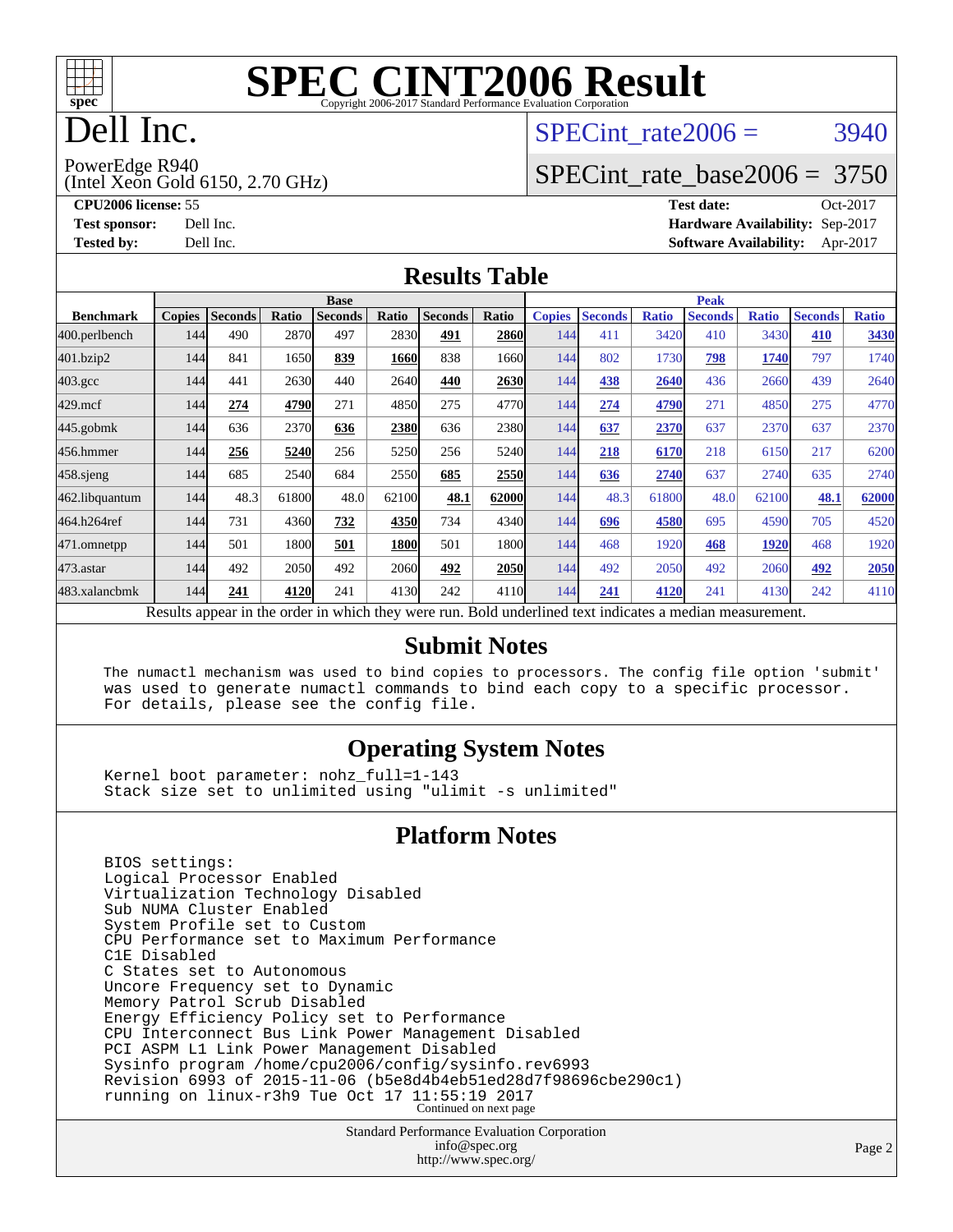

#### **[SPEC CINT2006 Result](http://www.spec.org/auto/cpu2006/Docs/result-fields.html#SPECCINT2006Result)** Copyright 2006-2017 Standard Performance Evaluation Corporation

# Dell Inc.

SPECint rate $2006 = 3940$ 

(Intel Xeon Gold 6150, 2.70 GHz) PowerEdge R940

[SPECint\\_rate\\_base2006 =](http://www.spec.org/auto/cpu2006/Docs/result-fields.html#SPECintratebase2006) 3750

**[CPU2006 license:](http://www.spec.org/auto/cpu2006/Docs/result-fields.html#CPU2006license)** 55 **[Test date:](http://www.spec.org/auto/cpu2006/Docs/result-fields.html#Testdate)** Oct-2017 **[Test sponsor:](http://www.spec.org/auto/cpu2006/Docs/result-fields.html#Testsponsor)** Dell Inc. **[Hardware Availability:](http://www.spec.org/auto/cpu2006/Docs/result-fields.html#HardwareAvailability)** Sep-2017 **[Tested by:](http://www.spec.org/auto/cpu2006/Docs/result-fields.html#Testedby)** Dell Inc. **[Software Availability:](http://www.spec.org/auto/cpu2006/Docs/result-fields.html#SoftwareAvailability)** Apr-2017

#### **[Platform Notes \(Continued\)](http://www.spec.org/auto/cpu2006/Docs/result-fields.html#PlatformNotes)**

Standard Performance Evaluation Corporation [info@spec.org](mailto:info@spec.org) <http://www.spec.org/> Page 3 This section contains SUT (System Under Test) info as seen by some common utilities. To remove or add to this section, see: <http://www.spec.org/cpu2006/Docs/config.html#sysinfo> From /proc/cpuinfo model name : Intel(R) Xeon(R) Gold 6150 CPU @ 2.70GHz 4 "physical id"s (chips) 144 "processors" cores, siblings (Caution: counting these is hw and system dependent. The following excerpts from /proc/cpuinfo might not be reliable. Use with caution.) cpu cores : 18 siblings : 36 physical 0: cores 0 1 2 3 4 8 9 10 11 16 17 18 19 20 24 25 26 27 physical 1: cores 0 1 2 3 4 8 9 10 11 16 17 18 19 20 24 25 26 27 physical 2: cores 0 1 2 3 4 8 9 10 11 16 17 18 19 20 24 25 26 27 physical 3: cores 0 1 2 3 4 8 9 10 11 16 17 18 19 20 24 25 26 27 cache size : 25344 KB From /proc/meminfo MemTotal: 791224272 kB HugePages\_Total: 0 Hugepagesize: 2048 kB /usr/bin/lsb\_release -d SUSE Linux Enterprise Server 12 SP2 From /etc/\*release\* /etc/\*version\* SuSE-release: SUSE Linux Enterprise Server 12 (x86\_64) VERSION = 12 PATCHLEVEL = 2 # This file is deprecated and will be removed in a future service pack or release. # Please check /etc/os-release for details about this release. os-release: NAME="SLES" VERSION="12-SP2" VERSION\_ID="12.2" PRETTY NAME="SUSE Linux Enterprise Server 12 SP2" ID="sles" ANSI\_COLOR="0;32" CPE\_NAME="cpe:/o:suse:sles:12:sp2" uname -a: Linux linux-r3h9 4.4.21-69-default #1 SMP Tue Oct 25 10:58:20 UTC 2016 (9464f67) x86\_64 x86\_64 x86\_64 GNU/Linux run-level 3 Oct 17 11:55 SPEC is set to: /home/cpu2006 Continued on next page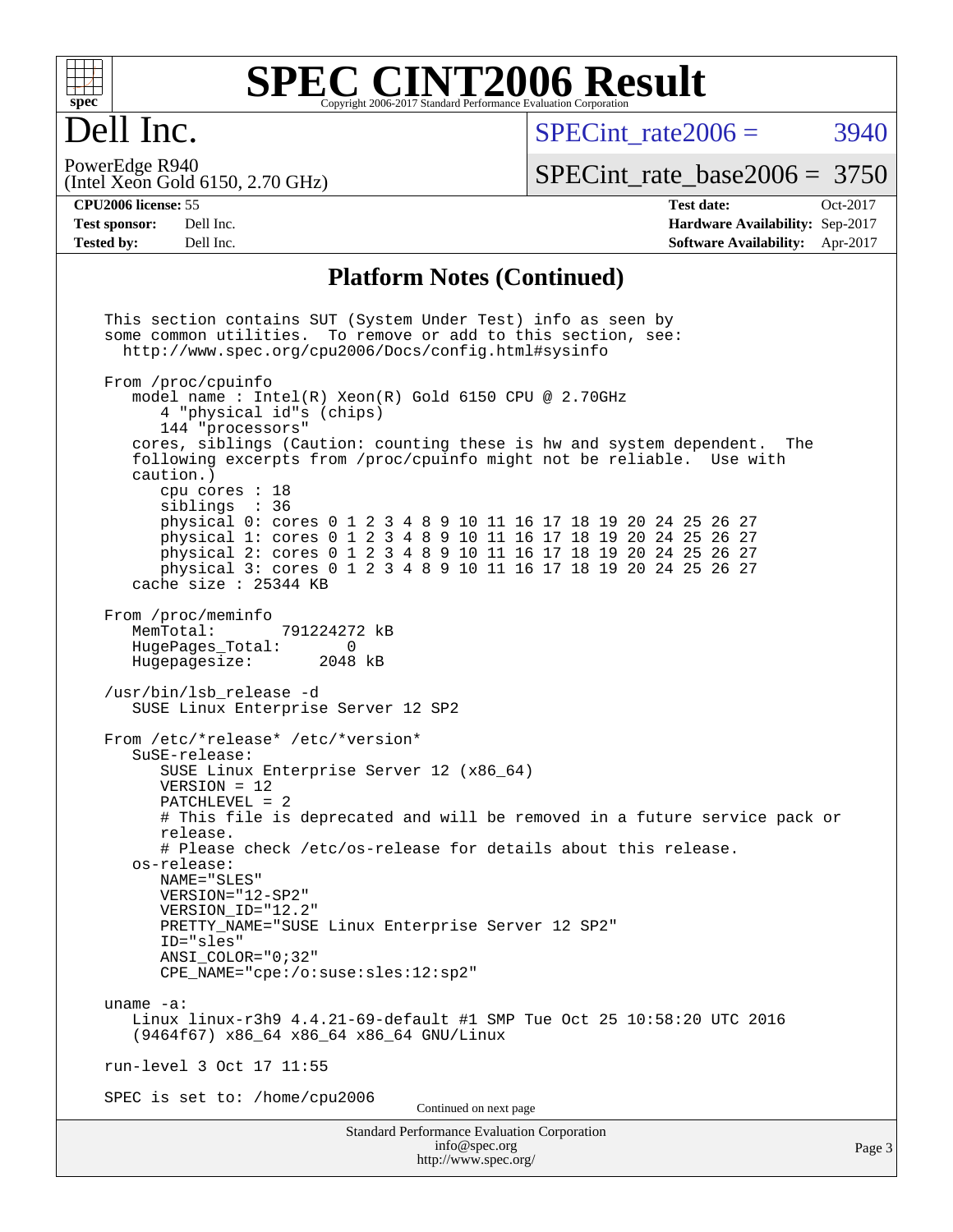

# Dell Inc.

SPECint rate $2006 = 3940$ 

(Intel Xeon Gold 6150, 2.70 GHz) PowerEdge R940

[SPECint\\_rate\\_base2006 =](http://www.spec.org/auto/cpu2006/Docs/result-fields.html#SPECintratebase2006) 3750

**[CPU2006 license:](http://www.spec.org/auto/cpu2006/Docs/result-fields.html#CPU2006license)** 55 **[Test date:](http://www.spec.org/auto/cpu2006/Docs/result-fields.html#Testdate)** Oct-2017 **[Test sponsor:](http://www.spec.org/auto/cpu2006/Docs/result-fields.html#Testsponsor)** Dell Inc. **[Hardware Availability:](http://www.spec.org/auto/cpu2006/Docs/result-fields.html#HardwareAvailability)** Sep-2017 **[Tested by:](http://www.spec.org/auto/cpu2006/Docs/result-fields.html#Testedby)** Dell Inc. **[Software Availability:](http://www.spec.org/auto/cpu2006/Docs/result-fields.html#SoftwareAvailability)** Apr-2017

#### **[Platform Notes \(Continued\)](http://www.spec.org/auto/cpu2006/Docs/result-fields.html#PlatformNotes)**

Filesystem Type Size Used Avail Use% Mounted on<br>
/dev/sda4 xfs 796G 17G 779G 3% /home 17G 779G Additional information from dmidecode:

 Warning: Use caution when you interpret this section. The 'dmidecode' program reads system data which is "intended to allow hardware to be accurately determined", but the intent may not be met, as there are frequent changes to hardware, firmware, and the "DMTF SMBIOS" standard.

 BIOS Dell Inc. 1.1.7 08/10/2017 Memory: 13x 00AD00B300AD HMA82GR7AFR8N-VK 16 GB 2 rank 2666 MHz 35x 00CE063200CE M393A2K43BB1-CTD 16 GB 2 rank 2666 MHz

(End of data from sysinfo program)

#### **[General Notes](http://www.spec.org/auto/cpu2006/Docs/result-fields.html#GeneralNotes)**

Environment variables set by runspec before the start of the run: LD\_LIBRARY\_PATH = "/home/cpu2006/lib/ia32:/home/cpu2006/lib/intel64:/home/cpu2006/sh10.2"

 Binaries compiled on a system with 1x Intel Core i7-4790 CPU + 32GB RAM memory using Redhat Enterprise Linux 7.2 Transparent Huge Pages enabled by default Filesystem page cache cleared with: shell invocation of 'sync; echo 3 > /proc/sys/vm/drop\_caches' prior to run runspec command invoked through numactl i.e.: numactl --interleave=all runspec <etc>

### **[Base Compiler Invocation](http://www.spec.org/auto/cpu2006/Docs/result-fields.html#BaseCompilerInvocation)**

[C benchmarks](http://www.spec.org/auto/cpu2006/Docs/result-fields.html#Cbenchmarks):

[icc -m32 -L/opt/intel/compilers\\_and\\_libraries\\_2017/linux/lib/ia32](http://www.spec.org/cpu2006/results/res2017q4/cpu2006-20171114-50544.flags.html#user_CCbase_intel_icc_c29f3ff5a7ed067b11e4ec10a03f03ae)

[C++ benchmarks:](http://www.spec.org/auto/cpu2006/Docs/result-fields.html#CXXbenchmarks)

[icpc -m32 -L/opt/intel/compilers\\_and\\_libraries\\_2017/linux/lib/ia32](http://www.spec.org/cpu2006/results/res2017q4/cpu2006-20171114-50544.flags.html#user_CXXbase_intel_icpc_8c35c7808b62dab9ae41a1aa06361b6b)

#### **[Base Portability Flags](http://www.spec.org/auto/cpu2006/Docs/result-fields.html#BasePortabilityFlags)**

 400.perlbench: [-D\\_FILE\\_OFFSET\\_BITS=64](http://www.spec.org/cpu2006/results/res2017q4/cpu2006-20171114-50544.flags.html#user_basePORTABILITY400_perlbench_file_offset_bits_64_438cf9856305ebd76870a2c6dc2689ab) [-DSPEC\\_CPU\\_LINUX\\_IA32](http://www.spec.org/cpu2006/results/res2017q4/cpu2006-20171114-50544.flags.html#b400.perlbench_baseCPORTABILITY_DSPEC_CPU_LINUX_IA32) 401.bzip2: [-D\\_FILE\\_OFFSET\\_BITS=64](http://www.spec.org/cpu2006/results/res2017q4/cpu2006-20171114-50544.flags.html#user_basePORTABILITY401_bzip2_file_offset_bits_64_438cf9856305ebd76870a2c6dc2689ab) 403.gcc: [-D\\_FILE\\_OFFSET\\_BITS=64](http://www.spec.org/cpu2006/results/res2017q4/cpu2006-20171114-50544.flags.html#user_basePORTABILITY403_gcc_file_offset_bits_64_438cf9856305ebd76870a2c6dc2689ab) 429.mcf: [-D\\_FILE\\_OFFSET\\_BITS=64](http://www.spec.org/cpu2006/results/res2017q4/cpu2006-20171114-50544.flags.html#user_basePORTABILITY429_mcf_file_offset_bits_64_438cf9856305ebd76870a2c6dc2689ab) 445.gobmk: [-D\\_FILE\\_OFFSET\\_BITS=64](http://www.spec.org/cpu2006/results/res2017q4/cpu2006-20171114-50544.flags.html#user_basePORTABILITY445_gobmk_file_offset_bits_64_438cf9856305ebd76870a2c6dc2689ab) 456.hmmer: [-D\\_FILE\\_OFFSET\\_BITS=64](http://www.spec.org/cpu2006/results/res2017q4/cpu2006-20171114-50544.flags.html#user_basePORTABILITY456_hmmer_file_offset_bits_64_438cf9856305ebd76870a2c6dc2689ab) 458.sjeng: [-D\\_FILE\\_OFFSET\\_BITS=64](http://www.spec.org/cpu2006/results/res2017q4/cpu2006-20171114-50544.flags.html#user_basePORTABILITY458_sjeng_file_offset_bits_64_438cf9856305ebd76870a2c6dc2689ab)

Continued on next page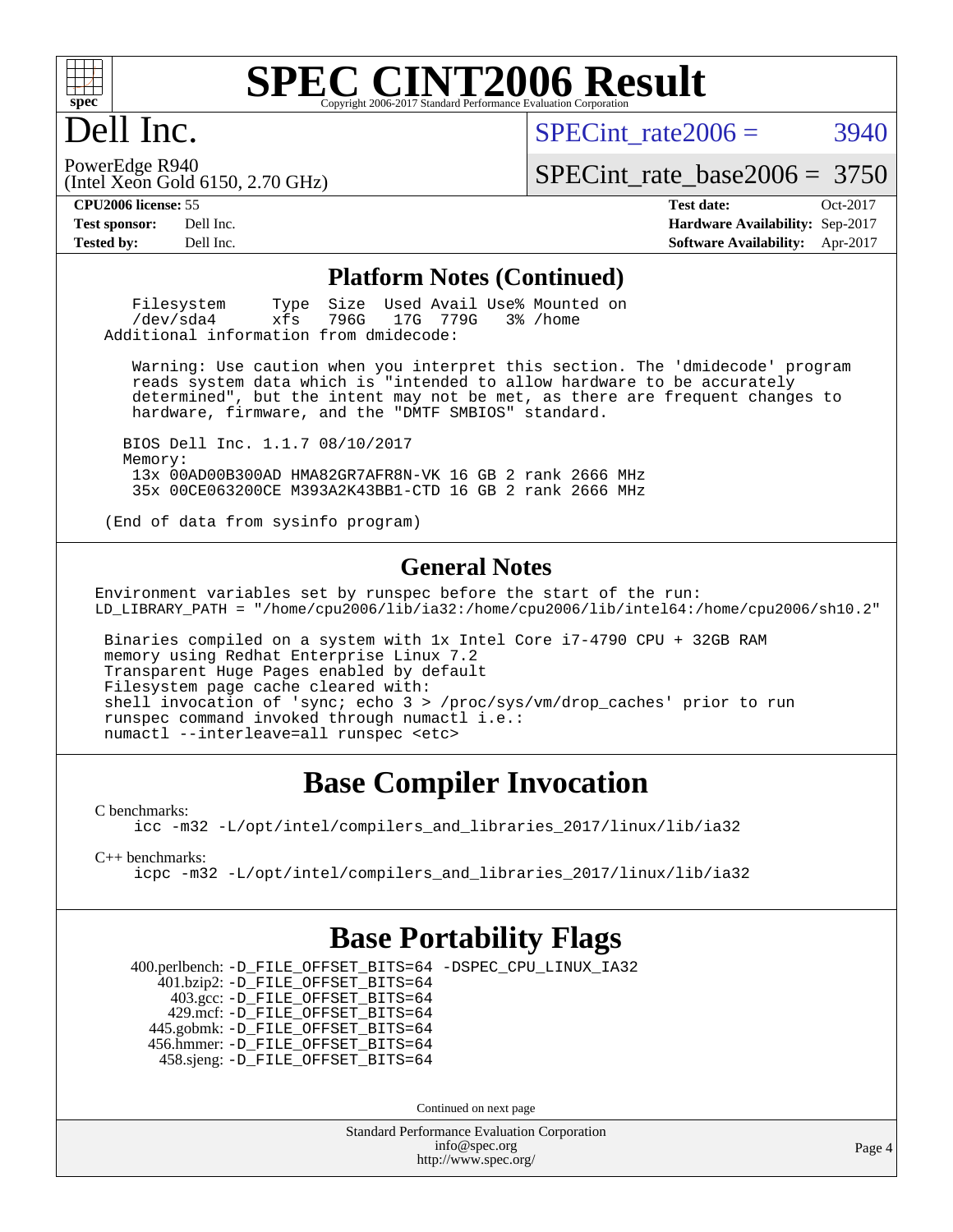

# Dell Inc.

SPECint rate $2006 = 3940$ 

PowerEdge R940

(Intel Xeon Gold 6150, 2.70 GHz)

[SPECint\\_rate\\_base2006 =](http://www.spec.org/auto/cpu2006/Docs/result-fields.html#SPECintratebase2006) 3750

**[CPU2006 license:](http://www.spec.org/auto/cpu2006/Docs/result-fields.html#CPU2006license)** 55 **[Test date:](http://www.spec.org/auto/cpu2006/Docs/result-fields.html#Testdate)** Oct-2017 **[Test sponsor:](http://www.spec.org/auto/cpu2006/Docs/result-fields.html#Testsponsor)** Dell Inc. **[Hardware Availability:](http://www.spec.org/auto/cpu2006/Docs/result-fields.html#HardwareAvailability)** Sep-2017 **[Tested by:](http://www.spec.org/auto/cpu2006/Docs/result-fields.html#Testedby)** Dell Inc. **[Software Availability:](http://www.spec.org/auto/cpu2006/Docs/result-fields.html#SoftwareAvailability)** Apr-2017

### **[Base Portability Flags \(Continued\)](http://www.spec.org/auto/cpu2006/Docs/result-fields.html#BasePortabilityFlags)**

 462.libquantum: [-D\\_FILE\\_OFFSET\\_BITS=64](http://www.spec.org/cpu2006/results/res2017q4/cpu2006-20171114-50544.flags.html#user_basePORTABILITY462_libquantum_file_offset_bits_64_438cf9856305ebd76870a2c6dc2689ab) [-DSPEC\\_CPU\\_LINUX](http://www.spec.org/cpu2006/results/res2017q4/cpu2006-20171114-50544.flags.html#b462.libquantum_baseCPORTABILITY_DSPEC_CPU_LINUX) 464.h264ref: [-D\\_FILE\\_OFFSET\\_BITS=64](http://www.spec.org/cpu2006/results/res2017q4/cpu2006-20171114-50544.flags.html#user_basePORTABILITY464_h264ref_file_offset_bits_64_438cf9856305ebd76870a2c6dc2689ab) 471.omnetpp: [-D\\_FILE\\_OFFSET\\_BITS=64](http://www.spec.org/cpu2006/results/res2017q4/cpu2006-20171114-50544.flags.html#user_basePORTABILITY471_omnetpp_file_offset_bits_64_438cf9856305ebd76870a2c6dc2689ab) 473.astar: [-D\\_FILE\\_OFFSET\\_BITS=64](http://www.spec.org/cpu2006/results/res2017q4/cpu2006-20171114-50544.flags.html#user_basePORTABILITY473_astar_file_offset_bits_64_438cf9856305ebd76870a2c6dc2689ab) 483.xalancbmk: [-D\\_FILE\\_OFFSET\\_BITS=64](http://www.spec.org/cpu2006/results/res2017q4/cpu2006-20171114-50544.flags.html#user_basePORTABILITY483_xalancbmk_file_offset_bits_64_438cf9856305ebd76870a2c6dc2689ab) [-DSPEC\\_CPU\\_LINUX](http://www.spec.org/cpu2006/results/res2017q4/cpu2006-20171114-50544.flags.html#b483.xalancbmk_baseCXXPORTABILITY_DSPEC_CPU_LINUX)

#### **[Base Optimization Flags](http://www.spec.org/auto/cpu2006/Docs/result-fields.html#BaseOptimizationFlags)**

[C benchmarks](http://www.spec.org/auto/cpu2006/Docs/result-fields.html#Cbenchmarks):

[-xCORE-AVX512](http://www.spec.org/cpu2006/results/res2017q4/cpu2006-20171114-50544.flags.html#user_CCbase_f-xCORE-AVX512) [-ipo](http://www.spec.org/cpu2006/results/res2017q4/cpu2006-20171114-50544.flags.html#user_CCbase_f-ipo) [-O3](http://www.spec.org/cpu2006/results/res2017q4/cpu2006-20171114-50544.flags.html#user_CCbase_f-O3) [-no-prec-div](http://www.spec.org/cpu2006/results/res2017q4/cpu2006-20171114-50544.flags.html#user_CCbase_f-no-prec-div) [-qopt-prefetch](http://www.spec.org/cpu2006/results/res2017q4/cpu2006-20171114-50544.flags.html#user_CCbase_f-qopt-prefetch) [-qopt-mem-layout-trans=3](http://www.spec.org/cpu2006/results/res2017q4/cpu2006-20171114-50544.flags.html#user_CCbase_f-qopt-mem-layout-trans_170f5be61cd2cedc9b54468c59262d5d)

[C++ benchmarks:](http://www.spec.org/auto/cpu2006/Docs/result-fields.html#CXXbenchmarks)

[-xCORE-AVX512](http://www.spec.org/cpu2006/results/res2017q4/cpu2006-20171114-50544.flags.html#user_CXXbase_f-xCORE-AVX512) [-ipo](http://www.spec.org/cpu2006/results/res2017q4/cpu2006-20171114-50544.flags.html#user_CXXbase_f-ipo) [-O3](http://www.spec.org/cpu2006/results/res2017q4/cpu2006-20171114-50544.flags.html#user_CXXbase_f-O3) [-no-prec-div](http://www.spec.org/cpu2006/results/res2017q4/cpu2006-20171114-50544.flags.html#user_CXXbase_f-no-prec-div) [-qopt-prefetch](http://www.spec.org/cpu2006/results/res2017q4/cpu2006-20171114-50544.flags.html#user_CXXbase_f-qopt-prefetch) [-qopt-mem-layout-trans=3](http://www.spec.org/cpu2006/results/res2017q4/cpu2006-20171114-50544.flags.html#user_CXXbase_f-qopt-mem-layout-trans_170f5be61cd2cedc9b54468c59262d5d) [-Wl,-z,muldefs](http://www.spec.org/cpu2006/results/res2017q4/cpu2006-20171114-50544.flags.html#user_CXXbase_link_force_multiple1_74079c344b956b9658436fd1b6dd3a8a) [-L/sh10.2 -lsmartheap](http://www.spec.org/cpu2006/results/res2017q4/cpu2006-20171114-50544.flags.html#user_CXXbase_SmartHeap_b831f2d313e2fffa6dfe3f00ffc1f1c0)

#### **[Base Other Flags](http://www.spec.org/auto/cpu2006/Docs/result-fields.html#BaseOtherFlags)**

[C benchmarks](http://www.spec.org/auto/cpu2006/Docs/result-fields.html#Cbenchmarks):

403.gcc: [-Dalloca=\\_alloca](http://www.spec.org/cpu2006/results/res2017q4/cpu2006-20171114-50544.flags.html#b403.gcc_baseEXTRA_CFLAGS_Dalloca_be3056838c12de2578596ca5467af7f3)

### **[Peak Compiler Invocation](http://www.spec.org/auto/cpu2006/Docs/result-fields.html#PeakCompilerInvocation)**

[C benchmarks \(except as noted below\)](http://www.spec.org/auto/cpu2006/Docs/result-fields.html#Cbenchmarksexceptasnotedbelow):

[icc -m32 -L/opt/intel/compilers\\_and\\_libraries\\_2017/linux/lib/ia32](http://www.spec.org/cpu2006/results/res2017q4/cpu2006-20171114-50544.flags.html#user_CCpeak_intel_icc_c29f3ff5a7ed067b11e4ec10a03f03ae)

400.perlbench: [icc -m64](http://www.spec.org/cpu2006/results/res2017q4/cpu2006-20171114-50544.flags.html#user_peakCCLD400_perlbench_intel_icc_64bit_bda6cc9af1fdbb0edc3795bac97ada53)

401.bzip2: [icc -m64](http://www.spec.org/cpu2006/results/res2017q4/cpu2006-20171114-50544.flags.html#user_peakCCLD401_bzip2_intel_icc_64bit_bda6cc9af1fdbb0edc3795bac97ada53)

456.hmmer: [icc -m64](http://www.spec.org/cpu2006/results/res2017q4/cpu2006-20171114-50544.flags.html#user_peakCCLD456_hmmer_intel_icc_64bit_bda6cc9af1fdbb0edc3795bac97ada53)

458.sjeng: [icc -m64](http://www.spec.org/cpu2006/results/res2017q4/cpu2006-20171114-50544.flags.html#user_peakCCLD458_sjeng_intel_icc_64bit_bda6cc9af1fdbb0edc3795bac97ada53)

[C++ benchmarks:](http://www.spec.org/auto/cpu2006/Docs/result-fields.html#CXXbenchmarks)

[icpc -m32 -L/opt/intel/compilers\\_and\\_libraries\\_2017/linux/lib/ia32](http://www.spec.org/cpu2006/results/res2017q4/cpu2006-20171114-50544.flags.html#user_CXXpeak_intel_icpc_8c35c7808b62dab9ae41a1aa06361b6b)

#### **[Peak Portability Flags](http://www.spec.org/auto/cpu2006/Docs/result-fields.html#PeakPortabilityFlags)**

400.perlbench: [-DSPEC\\_CPU\\_LP64](http://www.spec.org/cpu2006/results/res2017q4/cpu2006-20171114-50544.flags.html#b400.perlbench_peakCPORTABILITY_DSPEC_CPU_LP64) [-DSPEC\\_CPU\\_LINUX\\_X64](http://www.spec.org/cpu2006/results/res2017q4/cpu2006-20171114-50544.flags.html#b400.perlbench_peakCPORTABILITY_DSPEC_CPU_LINUX_X64)

Continued on next page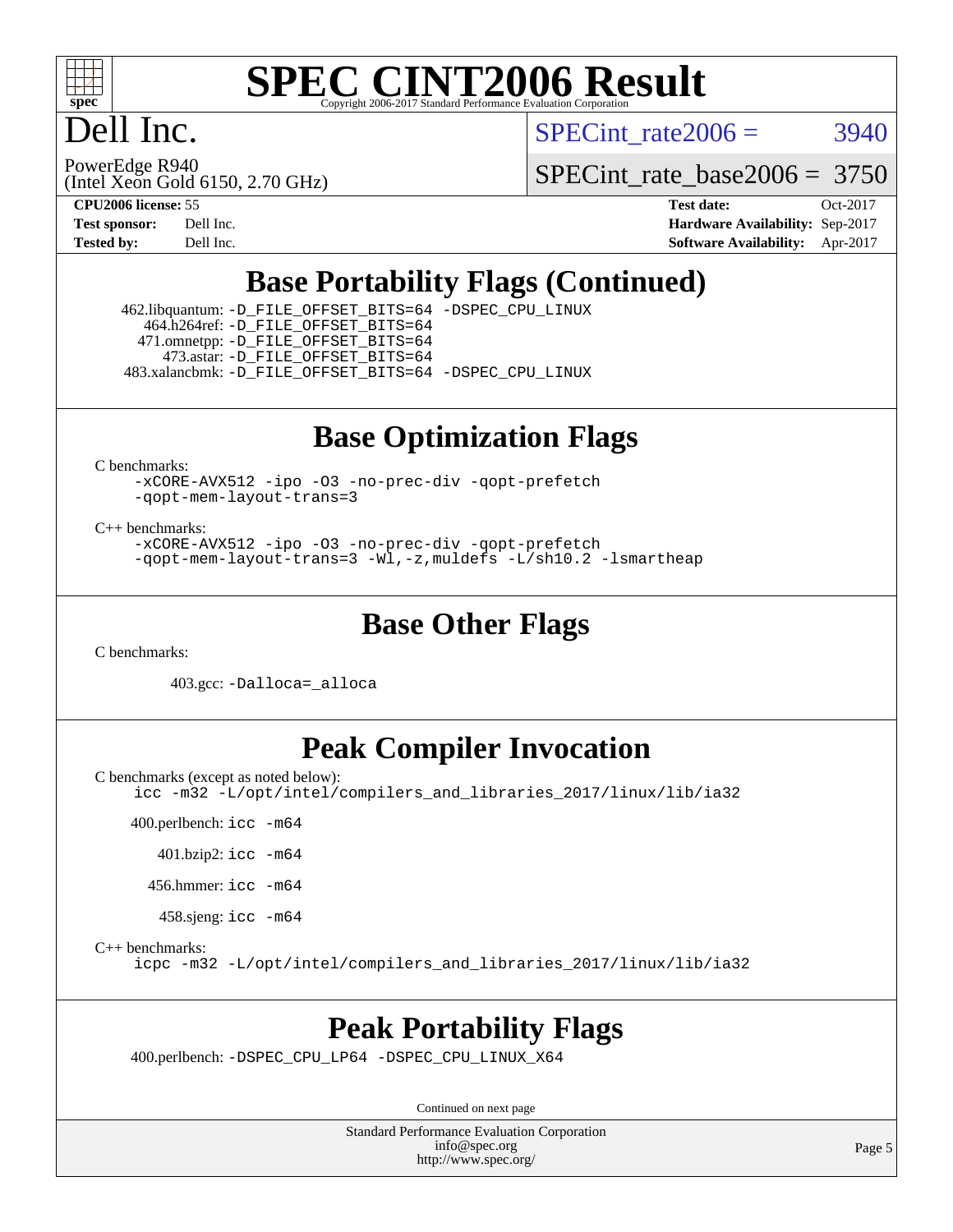

# ell Inc.

SPECint rate $2006 = 3940$ 

(Intel Xeon Gold 6150, 2.70 GHz) PowerEdge R940

[SPECint\\_rate\\_base2006 =](http://www.spec.org/auto/cpu2006/Docs/result-fields.html#SPECintratebase2006) 3750

| <b>Test sponsor:</b> | Dell Inc. |
|----------------------|-----------|
| <b>Tested by:</b>    | Dell Inc. |

**[CPU2006 license:](http://www.spec.org/auto/cpu2006/Docs/result-fields.html#CPU2006license)** 55 **[Test date:](http://www.spec.org/auto/cpu2006/Docs/result-fields.html#Testdate)** Oct-2017 **[Hardware Availability:](http://www.spec.org/auto/cpu2006/Docs/result-fields.html#HardwareAvailability)** Sep-2017 **[Software Availability:](http://www.spec.org/auto/cpu2006/Docs/result-fields.html#SoftwareAvailability)** Apr-2017

## **[Peak Portability Flags \(Continued\)](http://www.spec.org/auto/cpu2006/Docs/result-fields.html#PeakPortabilityFlags)**

 401.bzip2: [-DSPEC\\_CPU\\_LP64](http://www.spec.org/cpu2006/results/res2017q4/cpu2006-20171114-50544.flags.html#suite_peakCPORTABILITY401_bzip2_DSPEC_CPU_LP64) 403.gcc: [-D\\_FILE\\_OFFSET\\_BITS=64](http://www.spec.org/cpu2006/results/res2017q4/cpu2006-20171114-50544.flags.html#user_peakPORTABILITY403_gcc_file_offset_bits_64_438cf9856305ebd76870a2c6dc2689ab) 429.mcf: [-D\\_FILE\\_OFFSET\\_BITS=64](http://www.spec.org/cpu2006/results/res2017q4/cpu2006-20171114-50544.flags.html#user_peakPORTABILITY429_mcf_file_offset_bits_64_438cf9856305ebd76870a2c6dc2689ab) 445.gobmk: [-D\\_FILE\\_OFFSET\\_BITS=64](http://www.spec.org/cpu2006/results/res2017q4/cpu2006-20171114-50544.flags.html#user_peakPORTABILITY445_gobmk_file_offset_bits_64_438cf9856305ebd76870a2c6dc2689ab) 456.hmmer: [-DSPEC\\_CPU\\_LP64](http://www.spec.org/cpu2006/results/res2017q4/cpu2006-20171114-50544.flags.html#suite_peakCPORTABILITY456_hmmer_DSPEC_CPU_LP64) 458.sjeng: [-DSPEC\\_CPU\\_LP64](http://www.spec.org/cpu2006/results/res2017q4/cpu2006-20171114-50544.flags.html#suite_peakCPORTABILITY458_sjeng_DSPEC_CPU_LP64) 462.libquantum: [-D\\_FILE\\_OFFSET\\_BITS=64](http://www.spec.org/cpu2006/results/res2017q4/cpu2006-20171114-50544.flags.html#user_peakPORTABILITY462_libquantum_file_offset_bits_64_438cf9856305ebd76870a2c6dc2689ab) [-DSPEC\\_CPU\\_LINUX](http://www.spec.org/cpu2006/results/res2017q4/cpu2006-20171114-50544.flags.html#b462.libquantum_peakCPORTABILITY_DSPEC_CPU_LINUX) 464.h264ref: [-D\\_FILE\\_OFFSET\\_BITS=64](http://www.spec.org/cpu2006/results/res2017q4/cpu2006-20171114-50544.flags.html#user_peakPORTABILITY464_h264ref_file_offset_bits_64_438cf9856305ebd76870a2c6dc2689ab) 471.omnetpp: [-D\\_FILE\\_OFFSET\\_BITS=64](http://www.spec.org/cpu2006/results/res2017q4/cpu2006-20171114-50544.flags.html#user_peakPORTABILITY471_omnetpp_file_offset_bits_64_438cf9856305ebd76870a2c6dc2689ab) 473.astar: [-D\\_FILE\\_OFFSET\\_BITS=64](http://www.spec.org/cpu2006/results/res2017q4/cpu2006-20171114-50544.flags.html#user_peakPORTABILITY473_astar_file_offset_bits_64_438cf9856305ebd76870a2c6dc2689ab) 483.xalancbmk: [-D\\_FILE\\_OFFSET\\_BITS=64](http://www.spec.org/cpu2006/results/res2017q4/cpu2006-20171114-50544.flags.html#user_peakPORTABILITY483_xalancbmk_file_offset_bits_64_438cf9856305ebd76870a2c6dc2689ab) [-DSPEC\\_CPU\\_LINUX](http://www.spec.org/cpu2006/results/res2017q4/cpu2006-20171114-50544.flags.html#b483.xalancbmk_peakCXXPORTABILITY_DSPEC_CPU_LINUX)

## **[Peak Optimization Flags](http://www.spec.org/auto/cpu2006/Docs/result-fields.html#PeakOptimizationFlags)**

#### [C benchmarks](http://www.spec.org/auto/cpu2006/Docs/result-fields.html#Cbenchmarks):

 400.perlbench: [-prof-gen](http://www.spec.org/cpu2006/results/res2017q4/cpu2006-20171114-50544.flags.html#user_peakPASS1_CFLAGSPASS1_LDCFLAGS400_perlbench_prof_gen_e43856698f6ca7b7e442dfd80e94a8fc)(pass 1) [-prof-use](http://www.spec.org/cpu2006/results/res2017q4/cpu2006-20171114-50544.flags.html#user_peakPASS2_CFLAGSPASS2_LDCFLAGS400_perlbench_prof_use_bccf7792157ff70d64e32fe3e1250b55)(pass 2) [-xCORE-AVX512](http://www.spec.org/cpu2006/results/res2017q4/cpu2006-20171114-50544.flags.html#user_peakPASS2_CFLAGSPASS2_LDCFLAGS400_perlbench_f-xCORE-AVX512)(pass 2) [-par-num-threads=1](http://www.spec.org/cpu2006/results/res2017q4/cpu2006-20171114-50544.flags.html#user_peakPASS1_CFLAGSPASS1_LDCFLAGS400_perlbench_par_num_threads_786a6ff141b4e9e90432e998842df6c2)(pass 1) [-ipo](http://www.spec.org/cpu2006/results/res2017q4/cpu2006-20171114-50544.flags.html#user_peakPASS2_CFLAGSPASS2_LDCFLAGS400_perlbench_f-ipo)(pass 2) [-O3](http://www.spec.org/cpu2006/results/res2017q4/cpu2006-20171114-50544.flags.html#user_peakPASS2_CFLAGSPASS2_LDCFLAGS400_perlbench_f-O3)(pass 2) [-no-prec-div](http://www.spec.org/cpu2006/results/res2017q4/cpu2006-20171114-50544.flags.html#user_peakPASS2_CFLAGSPASS2_LDCFLAGS400_perlbench_f-no-prec-div)(pass 2) [-auto-ilp32](http://www.spec.org/cpu2006/results/res2017q4/cpu2006-20171114-50544.flags.html#user_peakCOPTIMIZE400_perlbench_f-auto-ilp32) [-qopt-mem-layout-trans=3](http://www.spec.org/cpu2006/results/res2017q4/cpu2006-20171114-50544.flags.html#user_peakCOPTIMIZE400_perlbench_f-qopt-mem-layout-trans_170f5be61cd2cedc9b54468c59262d5d) 401.bzip2: [-prof-gen](http://www.spec.org/cpu2006/results/res2017q4/cpu2006-20171114-50544.flags.html#user_peakPASS1_CFLAGSPASS1_LDCFLAGS401_bzip2_prof_gen_e43856698f6ca7b7e442dfd80e94a8fc)(pass 1) [-prof-use](http://www.spec.org/cpu2006/results/res2017q4/cpu2006-20171114-50544.flags.html#user_peakPASS2_CFLAGSPASS2_LDCFLAGS401_bzip2_prof_use_bccf7792157ff70d64e32fe3e1250b55)(pass 2) [-xCORE-AVX512](http://www.spec.org/cpu2006/results/res2017q4/cpu2006-20171114-50544.flags.html#user_peakPASS2_CFLAGSPASS2_LDCFLAGS401_bzip2_f-xCORE-AVX512)(pass 2)  $-par-num-threads=1(pass 1) -ipo(pass 2) -O3(pass 2)$  $-par-num-threads=1(pass 1) -ipo(pass 2) -O3(pass 2)$  $-par-num-threads=1(pass 1) -ipo(pass 2) -O3(pass 2)$  $-par-num-threads=1(pass 1) -ipo(pass 2) -O3(pass 2)$  $-par-num-threads=1(pass 1) -ipo(pass 2) -O3(pass 2)$  $-par-num-threads=1(pass 1) -ipo(pass 2) -O3(pass 2)$ [-no-prec-div](http://www.spec.org/cpu2006/results/res2017q4/cpu2006-20171114-50544.flags.html#user_peakPASS2_CFLAGSPASS2_LDCFLAGS401_bzip2_f-no-prec-div)(pass 2) [-qopt-prefetch](http://www.spec.org/cpu2006/results/res2017q4/cpu2006-20171114-50544.flags.html#user_peakCOPTIMIZE401_bzip2_f-qopt-prefetch) [-auto-ilp32](http://www.spec.org/cpu2006/results/res2017q4/cpu2006-20171114-50544.flags.html#user_peakCOPTIMIZE401_bzip2_f-auto-ilp32) [-qopt-mem-layout-trans=3](http://www.spec.org/cpu2006/results/res2017q4/cpu2006-20171114-50544.flags.html#user_peakCOPTIMIZE401_bzip2_f-qopt-mem-layout-trans_170f5be61cd2cedc9b54468c59262d5d) 403.gcc: [-xCORE-AVX512](http://www.spec.org/cpu2006/results/res2017q4/cpu2006-20171114-50544.flags.html#user_peakOPTIMIZE403_gcc_f-xCORE-AVX512) [-ipo](http://www.spec.org/cpu2006/results/res2017q4/cpu2006-20171114-50544.flags.html#user_peakOPTIMIZE403_gcc_f-ipo) [-O3](http://www.spec.org/cpu2006/results/res2017q4/cpu2006-20171114-50544.flags.html#user_peakOPTIMIZE403_gcc_f-O3) [-no-prec-div](http://www.spec.org/cpu2006/results/res2017q4/cpu2006-20171114-50544.flags.html#user_peakOPTIMIZE403_gcc_f-no-prec-div) [-qopt-mem-layout-trans=3](http://www.spec.org/cpu2006/results/res2017q4/cpu2006-20171114-50544.flags.html#user_peakCOPTIMIZE403_gcc_f-qopt-mem-layout-trans_170f5be61cd2cedc9b54468c59262d5d)  $429$ .mcf: basepeak = yes 445.gobmk: [-prof-gen](http://www.spec.org/cpu2006/results/res2017q4/cpu2006-20171114-50544.flags.html#user_peakPASS1_CFLAGSPASS1_LDCFLAGS445_gobmk_prof_gen_e43856698f6ca7b7e442dfd80e94a8fc)(pass 1) [-prof-use](http://www.spec.org/cpu2006/results/res2017q4/cpu2006-20171114-50544.flags.html#user_peakPASS2_CFLAGSPASS2_LDCFLAGSPASS2_LDFLAGS445_gobmk_prof_use_bccf7792157ff70d64e32fe3e1250b55)(pass 2) [-xCORE-AVX512](http://www.spec.org/cpu2006/results/res2017q4/cpu2006-20171114-50544.flags.html#user_peakPASS2_CFLAGSPASS2_LDCFLAGSPASS2_LDFLAGS445_gobmk_f-xCORE-AVX512)(pass 2)  $-par-num-threads=1(pass 1) -ipo(pass 2) -O3(pass 2)$  $-par-num-threads=1(pass 1) -ipo(pass 2) -O3(pass 2)$  $-par-num-threads=1(pass 1) -ipo(pass 2) -O3(pass 2)$  $-par-num-threads=1(pass 1) -ipo(pass 2) -O3(pass 2)$  $-par-num-threads=1(pass 1) -ipo(pass 2) -O3(pass 2)$  $-par-num-threads=1(pass 1) -ipo(pass 2) -O3(pass 2)$ [-no-prec-div](http://www.spec.org/cpu2006/results/res2017q4/cpu2006-20171114-50544.flags.html#user_peakPASS2_LDCFLAGS445_gobmk_f-no-prec-div)(pass 2) [-qopt-mem-layout-trans=3](http://www.spec.org/cpu2006/results/res2017q4/cpu2006-20171114-50544.flags.html#user_peakCOPTIMIZE445_gobmk_f-qopt-mem-layout-trans_170f5be61cd2cedc9b54468c59262d5d) 456.hmmer: [-xCORE-AVX512](http://www.spec.org/cpu2006/results/res2017q4/cpu2006-20171114-50544.flags.html#user_peakOPTIMIZE456_hmmer_f-xCORE-AVX512) [-ipo](http://www.spec.org/cpu2006/results/res2017q4/cpu2006-20171114-50544.flags.html#user_peakOPTIMIZE456_hmmer_f-ipo) [-O3](http://www.spec.org/cpu2006/results/res2017q4/cpu2006-20171114-50544.flags.html#user_peakOPTIMIZE456_hmmer_f-O3) [-no-prec-div](http://www.spec.org/cpu2006/results/res2017q4/cpu2006-20171114-50544.flags.html#user_peakOPTIMIZE456_hmmer_f-no-prec-div) [-unroll2](http://www.spec.org/cpu2006/results/res2017q4/cpu2006-20171114-50544.flags.html#user_peakCOPTIMIZE456_hmmer_f-unroll_784dae83bebfb236979b41d2422d7ec2) [-auto-ilp32](http://www.spec.org/cpu2006/results/res2017q4/cpu2006-20171114-50544.flags.html#user_peakCOPTIMIZE456_hmmer_f-auto-ilp32) [-qopt-mem-layout-trans=3](http://www.spec.org/cpu2006/results/res2017q4/cpu2006-20171114-50544.flags.html#user_peakCOPTIMIZE456_hmmer_f-qopt-mem-layout-trans_170f5be61cd2cedc9b54468c59262d5d) 458.sjeng: [-prof-gen](http://www.spec.org/cpu2006/results/res2017q4/cpu2006-20171114-50544.flags.html#user_peakPASS1_CFLAGSPASS1_LDCFLAGS458_sjeng_prof_gen_e43856698f6ca7b7e442dfd80e94a8fc)(pass 1) [-prof-use](http://www.spec.org/cpu2006/results/res2017q4/cpu2006-20171114-50544.flags.html#user_peakPASS2_CFLAGSPASS2_LDCFLAGS458_sjeng_prof_use_bccf7792157ff70d64e32fe3e1250b55)(pass 2) [-xCORE-AVX512](http://www.spec.org/cpu2006/results/res2017q4/cpu2006-20171114-50544.flags.html#user_peakPASS2_CFLAGSPASS2_LDCFLAGS458_sjeng_f-xCORE-AVX512)(pass 2) [-par-num-threads=1](http://www.spec.org/cpu2006/results/res2017q4/cpu2006-20171114-50544.flags.html#user_peakPASS1_CFLAGSPASS1_LDCFLAGS458_sjeng_par_num_threads_786a6ff141b4e9e90432e998842df6c2)(pass 1) [-ipo](http://www.spec.org/cpu2006/results/res2017q4/cpu2006-20171114-50544.flags.html#user_peakPASS2_CFLAGSPASS2_LDCFLAGS458_sjeng_f-ipo)(pass 2) [-O3](http://www.spec.org/cpu2006/results/res2017q4/cpu2006-20171114-50544.flags.html#user_peakPASS2_CFLAGSPASS2_LDCFLAGS458_sjeng_f-O3)(pass 2) [-no-prec-div](http://www.spec.org/cpu2006/results/res2017q4/cpu2006-20171114-50544.flags.html#user_peakPASS2_CFLAGSPASS2_LDCFLAGS458_sjeng_f-no-prec-div)(pass 2) [-unroll4](http://www.spec.org/cpu2006/results/res2017q4/cpu2006-20171114-50544.flags.html#user_peakCOPTIMIZE458_sjeng_f-unroll_4e5e4ed65b7fd20bdcd365bec371b81f) [-auto-ilp32](http://www.spec.org/cpu2006/results/res2017q4/cpu2006-20171114-50544.flags.html#user_peakCOPTIMIZE458_sjeng_f-auto-ilp32) [-qopt-mem-layout-trans=3](http://www.spec.org/cpu2006/results/res2017q4/cpu2006-20171114-50544.flags.html#user_peakCOPTIMIZE458_sjeng_f-qopt-mem-layout-trans_170f5be61cd2cedc9b54468c59262d5d) 462.libquantum: basepeak = yes 464.h264ref: [-prof-gen](http://www.spec.org/cpu2006/results/res2017q4/cpu2006-20171114-50544.flags.html#user_peakPASS1_CFLAGSPASS1_LDCFLAGS464_h264ref_prof_gen_e43856698f6ca7b7e442dfd80e94a8fc)(pass 1) [-prof-use](http://www.spec.org/cpu2006/results/res2017q4/cpu2006-20171114-50544.flags.html#user_peakPASS2_CFLAGSPASS2_LDCFLAGS464_h264ref_prof_use_bccf7792157ff70d64e32fe3e1250b55)(pass 2) [-xCORE-AVX512](http://www.spec.org/cpu2006/results/res2017q4/cpu2006-20171114-50544.flags.html#user_peakPASS2_CFLAGSPASS2_LDCFLAGS464_h264ref_f-xCORE-AVX512)(pass 2) [-par-num-threads=1](http://www.spec.org/cpu2006/results/res2017q4/cpu2006-20171114-50544.flags.html#user_peakPASS1_CFLAGSPASS1_LDCFLAGS464_h264ref_par_num_threads_786a6ff141b4e9e90432e998842df6c2)(pass 1) [-ipo](http://www.spec.org/cpu2006/results/res2017q4/cpu2006-20171114-50544.flags.html#user_peakPASS2_CFLAGSPASS2_LDCFLAGS464_h264ref_f-ipo)(pass 2) [-O3](http://www.spec.org/cpu2006/results/res2017q4/cpu2006-20171114-50544.flags.html#user_peakPASS2_CFLAGSPASS2_LDCFLAGS464_h264ref_f-O3)(pass 2) [-no-prec-div](http://www.spec.org/cpu2006/results/res2017q4/cpu2006-20171114-50544.flags.html#user_peakPASS2_CFLAGSPASS2_LDCFLAGS464_h264ref_f-no-prec-div)(pass 2) [-unroll2](http://www.spec.org/cpu2006/results/res2017q4/cpu2006-20171114-50544.flags.html#user_peakCOPTIMIZE464_h264ref_f-unroll_784dae83bebfb236979b41d2422d7ec2) [-qopt-mem-layout-trans=3](http://www.spec.org/cpu2006/results/res2017q4/cpu2006-20171114-50544.flags.html#user_peakCOPTIMIZE464_h264ref_f-qopt-mem-layout-trans_170f5be61cd2cedc9b54468c59262d5d) Continued on next page